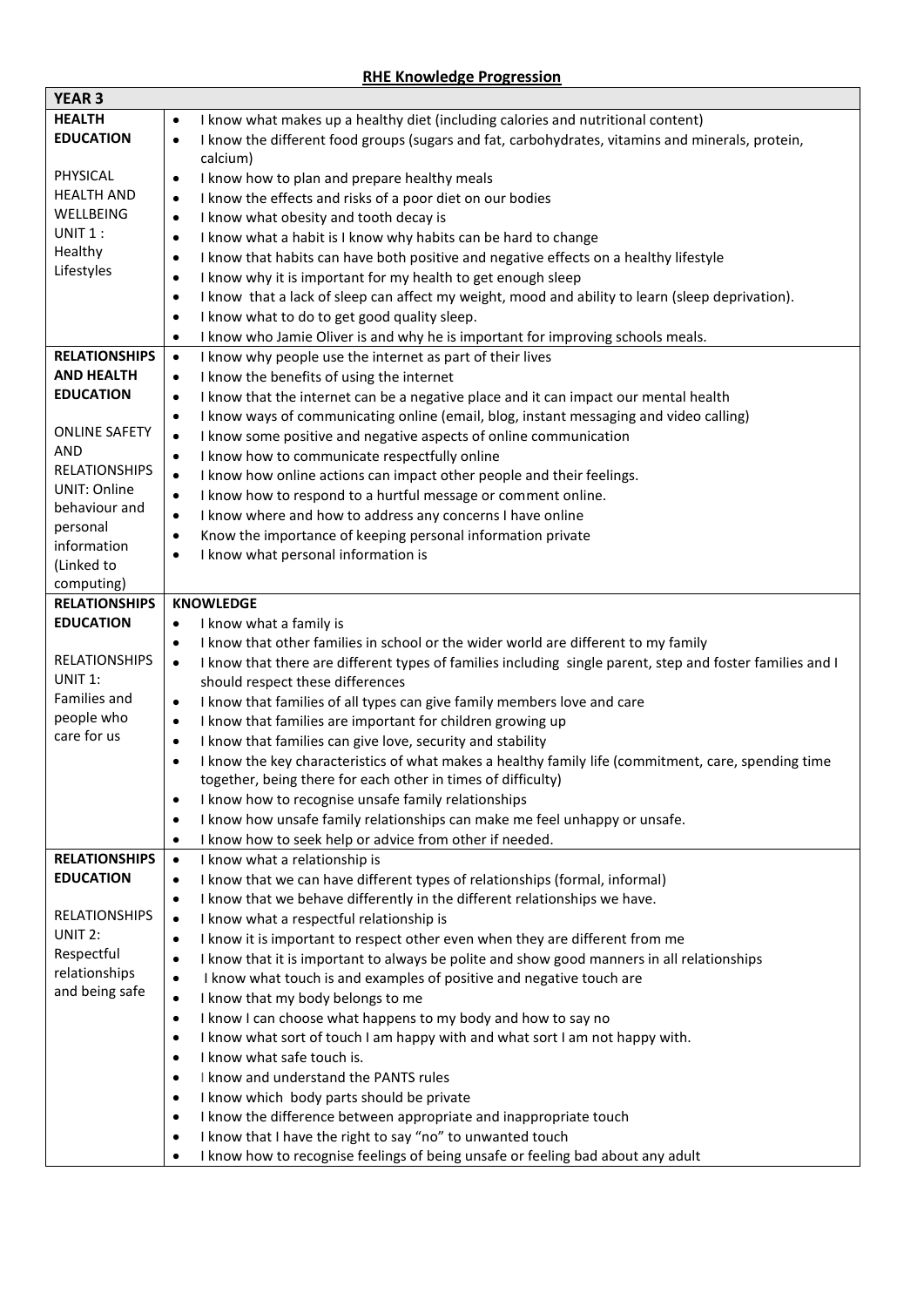|                            | I know the difference between a little deal and a serious problem.<br>$\bullet$                                                                                         |
|----------------------------|-------------------------------------------------------------------------------------------------------------------------------------------------------------------------|
|                            | I know how to get help for myself or others.<br>$\bullet$                                                                                                               |
|                            | I know what a trusted adult is<br>$\bullet$                                                                                                                             |
| <b>HEALTH</b>              | I know that there is a range of emotions<br>$\bullet$                                                                                                                   |
| <b>EDUCATION</b>           | I know different words for the similar emotions<br>٠                                                                                                                    |
|                            | I know how to talk about my emotions<br>٠                                                                                                                               |
| <b>MENTAL</b>              | I know examples of when people feel different emotions<br>٠                                                                                                             |
| WELLBEING                  | I know how my emotions might affect my behaviour<br>$\bullet$                                                                                                           |
|                            | I know when my behaviour maybe inappropriate because of the way I am feeling<br>٠                                                                                       |
|                            | I know how to recognise conflicting feelings and how this may affect my behaviour<br>$\bullet$                                                                          |
|                            | I know what isolation and loneliness is<br>$\bullet$                                                                                                                    |
|                            | I know how isolation and loneliness can effect us<br>٠                                                                                                                  |
|                            | I know some strategies for handling these negative feelings of isolation and loneliness<br>٠                                                                            |
|                            | I know that it is important to discuss my feelings with an adult and seek support.<br>٠                                                                                 |
|                            | I know what bullying is<br>٠                                                                                                                                            |
|                            | I know the negative impacts of bullying on our wellbeing<br>$\bullet$                                                                                                   |
|                            | I know how and where to seek support and help if I or someone I know is being bullied<br>$\bullet$                                                                      |
|                            | I know what emotional and mental wellbeing is<br>$\bullet$                                                                                                              |
|                            | I know some simple self-care techniques to look after my emotional and mental wellbeing<br>٠                                                                            |
|                            | I know who I can go to for support if I am worried about my ability or someone else's ability to control<br>$\bullet$                                                   |
|                            | their emotions                                                                                                                                                          |
| <b>HEALTH</b>              | I know how to make a clear and efficient call to emergency services if necessary.<br>$\bullet$                                                                          |
| <b>EDUCATION</b>           | I know which emergency service to ask for in different situations<br>٠                                                                                                  |
|                            | I know what a first aider is<br>٠                                                                                                                                       |
| <b>KEEPING SAFE</b>        | I know what a hazard is<br>$\bullet$                                                                                                                                    |
|                            | I can use my senses to identify hazards<br>$\bullet$                                                                                                                    |
|                            | I know the danger hazards could put me in I know how fire can be useful and dangerous<br>٠                                                                              |
|                            | I know how fires can be started<br>$\bullet$                                                                                                                            |
|                            | I know how I can reduce the risks of a fire at home<br>$\bullet$                                                                                                        |
|                            | I know how firefighters keep us safe<br>٠                                                                                                                               |
|                            | I know what to do in the event of a fire<br>٠                                                                                                                           |
|                            | I know how to keep safe around fireworks<br>٠                                                                                                                           |
|                            | I know the role of a first aider<br>٠                                                                                                                                   |
|                            | I know some basic first aid procedures for common injuries<br>٠                                                                                                         |
| <b>YEAR 4</b>              |                                                                                                                                                                         |
| <b>HEALTH</b>              | I know how to recognise early signs of physical illness (such as weight loss, or unexplained changes to the<br>$\bullet$                                                |
| <b>EDUCATION</b>           | body)                                                                                                                                                                   |
|                            | I know that bacteria and germs cause disease<br>$\bullet$                                                                                                               |
| PHYSICAL                   | I can identify some common diseases and the symptoms related to them.<br>٠                                                                                              |
| <b>HEALTH AND</b>          | I know how germs (bacteria) spread<br>٠                                                                                                                                 |
| WELLBEING                  | I know how following simple routines (regular handwashing) can reduce the spread of diseases<br>$\bullet$                                                               |
| UNIT 1:                    | I know about good dental health and the benefits of good oral hygiene and dental flossing, including regular<br>$\bullet$                                               |
| Healthy                    | check-ups at the dentist.                                                                                                                                               |
| Lifestyles                 | I know how substances and drugs can damage our health<br>٠<br>I know how alcohol, tobacco and 'energy drinks can damage our immediate and future health and safety<br>٠ |
|                            | I know that there are illegal and legal types of drugs.<br>٠                                                                                                            |
| (Health and<br>prevention/ | I know that there are different types of commonly used drugs and substances.<br>$\bullet$                                                                               |
| Drugs, alcohol             | I know that people take drugs to make them better.<br>$\bullet$                                                                                                         |
| and tobacco)               | I know the importance of taking medicines correctly<br>٠                                                                                                                |
|                            | I know what the NHS is<br>$\bullet$                                                                                                                                     |
| <b>RELATIONSHIPS</b>       | I know how to recognise cyberbullying.<br>$\bullet$                                                                                                                     |
| <b>AND HEALTH</b>          | I know who to tell if I encounter cyberbullying.<br>٠                                                                                                                   |
| <b>EDUCATION</b>           | I know how the impact cyber bullying can have on our mental health and well being<br>$\bullet$                                                                          |
|                            | I know what a bystander is and what to do to support someone who is being cyber-bullied<br>٠                                                                            |
| <b>ONLINE SAFETY</b>       | I know how an online search works.<br>$\bullet$                                                                                                                         |
| <b>AND</b>                 | I know how to search for specific information effectively and safely online<br>٠                                                                                        |
| <b>RELATIONSHIPS</b>       | I know that not everything online is trustworthy<br>$\bullet$                                                                                                           |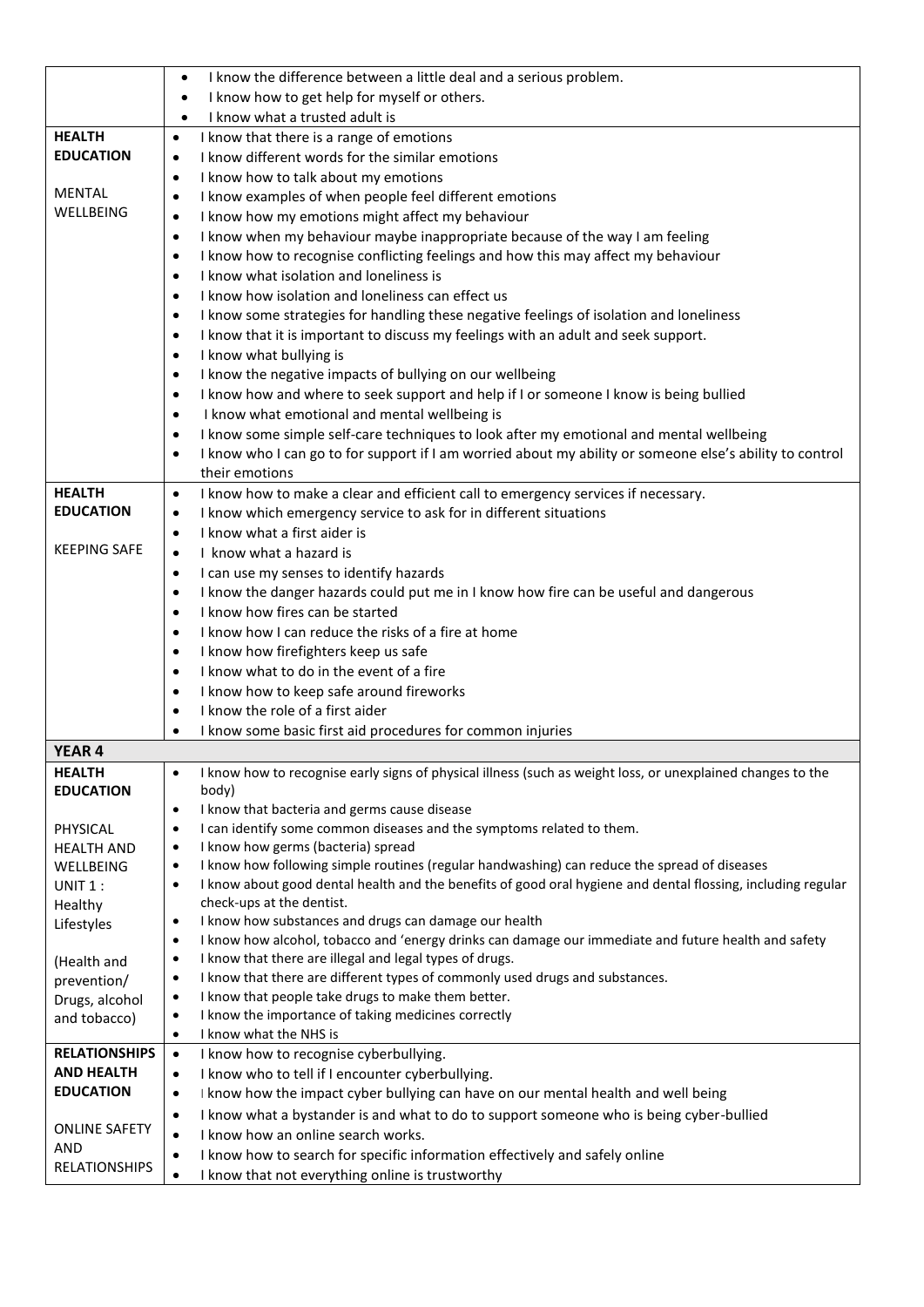| <b>UNIT: Online</b>   | I know what how to identify whether information online is reliable<br>$\bullet$                                                                                                               |
|-----------------------|-----------------------------------------------------------------------------------------------------------------------------------------------------------------------------------------------|
| behaviour and         | I know how to keep myself safe online.<br>$\bullet$                                                                                                                                           |
| content               | I know how to keep myself emotionally safe online.<br>$\bullet$                                                                                                                               |
| (Linked to            | I know where and how to report concerns and get support with issues online<br>$\bullet$                                                                                                       |
| computing)            |                                                                                                                                                                                               |
| <b>RELATIONSHIPS</b>  | I know that friendships are important in making us feel happy and secure.<br>$\bullet$                                                                                                        |
| <b>EDUCATION</b>      | I know that friendships do not make others feel lonely or excluded<br>$\bullet$                                                                                                               |
|                       | I know different ways to make new friends<br>$\bullet$                                                                                                                                        |
| <b>RELATIONSHIPS</b>  | I know the characteristics that makes a good friend (including mutual respect, truthfulness,<br>$\bullet$                                                                                     |
| <b>UNIT 1: Caring</b> | trustworthiness, loyalty, kindness, generosity, trust, sharing interests and experiences and support                                                                                          |
| Friendships           | with problems and difficulties)                                                                                                                                                               |
|                       | I know that that friendships have ups and downs and that friends can fall out<br>$\bullet$                                                                                                    |
|                       | I know some strategies to solve friendship problems effectively and safely<br>$\bullet$                                                                                                       |
| <b>RELATIONSHIPS</b>  | I know what a respectful relationship is<br>$\bullet$                                                                                                                                         |
| <b>EDUCATION</b>      | I know it is important to respect others even when they are different from me<br>$\bullet$                                                                                                    |
| <b>RELATIONSHIPS</b>  | I know when a relationship is not respectful.<br>$\bullet$                                                                                                                                    |
| UNIT 2:               | I know strategies to improve or support respectful relationships<br>$\bullet$                                                                                                                 |
| Respectful            | I know how to get help for myself or others.<br>$\bullet$                                                                                                                                     |
| relationships         | I know what sort of touch I am happy with and what sort I am not happy with.<br>$\bullet$                                                                                                     |
| and being safe        | I know the difference between appropriate and inappropriate touch<br>$\bullet$                                                                                                                |
|                       | I know that I have the right to say "no" to unwanted touch<br>$\bullet$                                                                                                                       |
|                       | I know what permission is and why people should ask for permission in relationships<br>$\bullet$                                                                                              |
|                       | I know that it is important to have clear boundaries in relationships<br>$\bullet$                                                                                                            |
|                       | I know what privacy is and why it is important for adults and children<br>$\bullet$                                                                                                           |
|                       | I know that it is not always right to keep secrets especially if they make me unsafe<br>$\bullet$<br>I know what a trusted adult is                                                           |
|                       | ٠                                                                                                                                                                                             |
| <b>HEALTH</b>         | I know how to recognise feelings of being unsafe or feeling bad about any adult and how to seek help<br>٠<br>I know the difference between male and female body parts (internal and external) |
| <b>EDUCATION</b>      | $\bullet$<br>I know the different stages in the human lifecycle<br>$\bullet$                                                                                                                  |
|                       | I know that puberty is when our bodies change from a child to an adult for reproduction<br>$\bullet$                                                                                          |
| <b>GROWING AND</b>    | I know that puberty mostly happens between the ages of 8 and 18 years old although this can be<br>$\bullet$                                                                                   |
| <b>CHANGING</b>       | different for different people                                                                                                                                                                |
|                       | I know what a hormone is (testosterone, oestrogen and progesterone) and how it causes puberty<br>$\bullet$                                                                                    |
|                       | I know the physical changes that happen to female and male bodies in puberty (including pubic hair<br>$\bullet$                                                                               |
|                       | growth, spots or acne, genitalia growth, growth spurts, menstruation, wet dreams) I know what the                                                                                             |
|                       | menstrual cycle is the process where the body thickens the lining of the uterus and releases an egg                                                                                           |
|                       | needed for pregnancy                                                                                                                                                                          |
|                       | I know that menstruation is when your body releases the lining of the uterus through the vagina.<br>$\bullet$                                                                                 |
|                       | I know that the length of a menstrual cycle can vary from person to person<br>$\bullet$                                                                                                       |
|                       | I know what happens before and during menstruation/period (light spotting, bleeding, stomach<br>$\bullet$                                                                                     |
|                       | cramps or bloating, mood swings, increased appetite, spots, vaginal discharge)                                                                                                                |
|                       | I know what menstrual products are and why they are used.<br>$\bullet$                                                                                                                        |
|                       | I know that different menstrual products vary as people's menstruation varies too.<br>$\bullet$                                                                                               |
|                       | I know who you can talk to if you want help, advice or support about the menstrual cycle I know that<br>$\bullet$                                                                             |
|                       | testicles produce sperm                                                                                                                                                                       |
|                       | I know that erections happen when vessels in the penis fill with blood<br>$\bullet$                                                                                                           |
|                       | I know some reasons why erections happen<br>$\bullet$                                                                                                                                         |
|                       | I know what ejaculation is when sperm is released through the head of the penis<br>$\bullet$                                                                                                  |
|                       | I know ejaculations can happen during sleep and this is called a wet dream<br>$\bullet$                                                                                                       |
| <b>LIVING IN THE</b>  | I know that there are human rights to protect everyone<br>$\bullet$                                                                                                                           |
| <b>WIDER WORLD</b>    | I know I have rights and responsibilities<br>$\bullet$                                                                                                                                        |
| <b>LOOKING</b>        | I know I have a responsibility to protect the planet<br>$\bullet$                                                                                                                             |
| <b>AFTER OUR</b>      | I know there are rules and laws to protect me and the environment<br>$\bullet$                                                                                                                |
| <b>WORLD</b>          | I know there are consequences for breaking this rule<br>$\bullet$                                                                                                                             |
|                       | I know the negative impact litter has on our environment<br>$\bullet$                                                                                                                         |
|                       | I know ways we can reduce the amount of littering<br>$\bullet$                                                                                                                                |
|                       | I know what climate change and global warming is<br>$\bullet$                                                                                                                                 |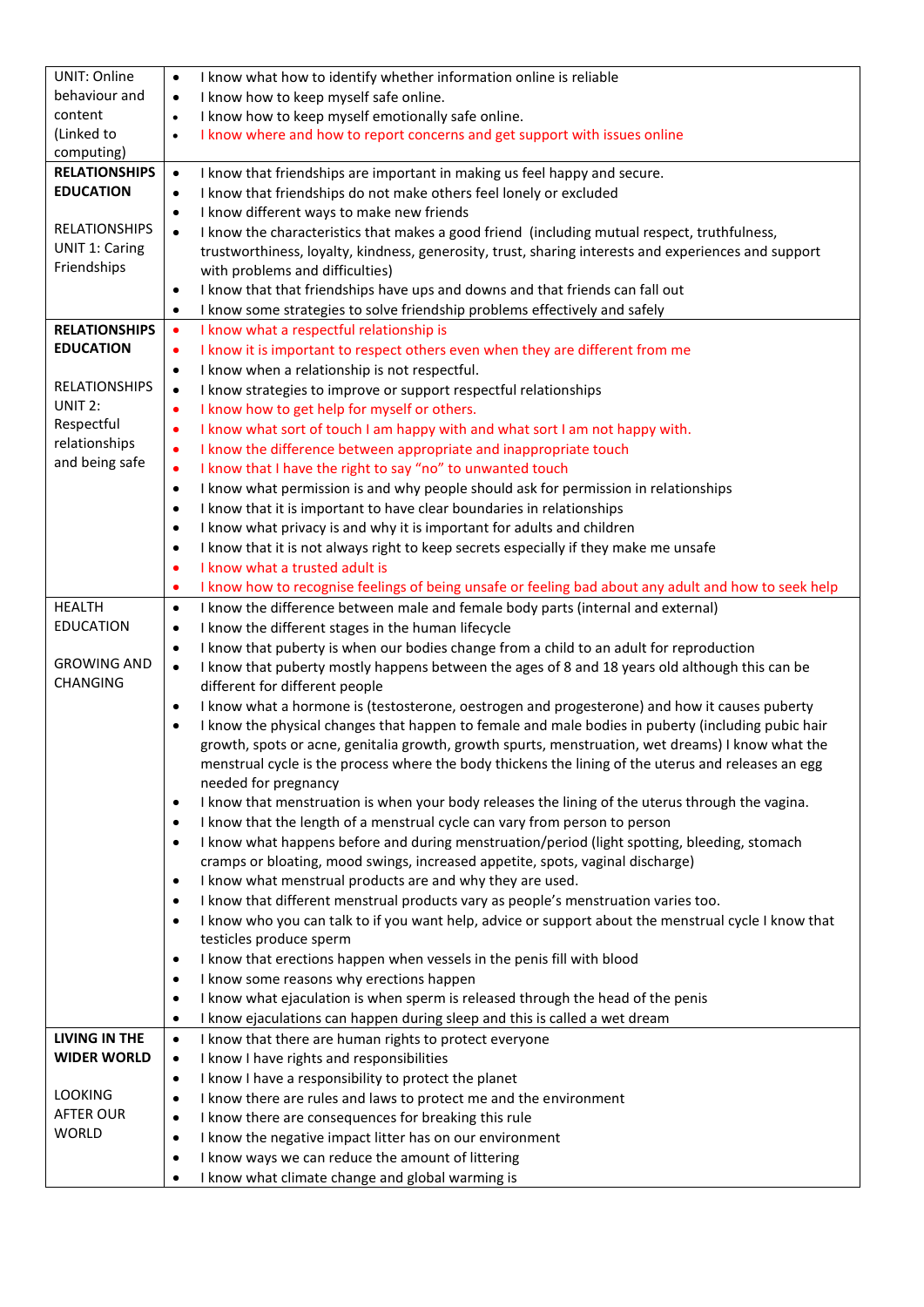|                                 | I know what the green house effect is and what causes it<br>$\bullet$                                              |
|---------------------------------|--------------------------------------------------------------------------------------------------------------------|
|                                 | I know the impact the greenhouse effect on global warming and climate change<br>$\bullet$                          |
|                                 | I know who Greta Thunberg is<br>$\bullet$                                                                          |
|                                 | I know I have a responsibility to protect our environment<br>$\bullet$                                             |
|                                 | I know that by reducing, reusing and recycling I can reduce amount of rubbish going to landfill sites<br>$\bullet$ |
|                                 | I know what recycling is and how it can help reduce greenhouse gas emissions<br>$\bullet$                          |
|                                 | I know what renewable and non-renewable energy sources are<br>$\bullet$                                            |
|                                 | I know what sustainable means<br>$\bullet$                                                                         |
|                                 | I know I have a responsibility to protect the environment<br>$\bullet$                                             |
|                                 | I know that everyday life choices can help save energy<br>$\bullet$                                                |
| <b>YEAR 5</b>                   |                                                                                                                    |
| <b>HEALTH</b>                   | <b>KNOWLEDGE</b>                                                                                                   |
| <b>EDUCATION</b>                | I know what makes a healthy diet.<br>$\bullet$                                                                     |
|                                 | I know what influences our food choices.<br>$\bullet$                                                              |
| PHYSICAL                        | I know the characteristics of an active lifestyle.<br>$\bullet$                                                    |
| <b>HEALTH AND</b>               | I know the mental and physical benefits of an active lifestyle (physical exercise, time outdoors,<br>$\bullet$     |
| WELLBEING                       | community participation, voluntary and service-based activity) on mental wellbeing and happiness.                  |
| $UNIT1$ :                       | I know the importance of building regular exercise into daily and weekly routines<br>$\bullet$                     |
| Healthy                         | I know how to build regular exercise into my daily and weekly routine (e.g. walking or cycling to<br>$\bullet$     |
| Lifestyles                      | school, a daily active mile or other forms of regular, vigorous exercise).                                         |
|                                 | I know the risks associated with an inactive lifestyle (including obesity).<br>$\bullet$                           |
|                                 | I know how and when and who to seek support if I am worried about my health<br>$\bullet$                           |
|                                 | I know the risks of too much exposure to the sun, including skin cancer.<br>$\bullet$                              |
|                                 | I know how to reduce the risk of sun damage and stay safe in the sun.<br>$\bullet$                                 |
| <b>RELATIONSHIPS</b>            | I know the risks of spending too much time online on my physical and mental wellbeing.<br>$\bullet$                |
| <b>AND HEALTH</b>               | I know how to ration the time I spend online to improve my physical and mental health.<br>$\bullet$                |
| <b>EDUCATION</b>                | I know the signs of a suspicious email.<br>$\bullet$                                                               |
|                                 | I know what a SPAM email is and its dangers<br>$\bullet$                                                           |
| <b>ONLINE SAFETY</b>            | I know what information is safe to share on line.<br>$\bullet$                                                     |
| <b>AND</b>                      | I know what personal information should be kept private.<br>$\bullet$                                              |
| <b>RELATIONSHIPS</b>            | I know how to identify a safe website<br>$\bullet$                                                                 |
| <b>UNIT: Not</b>                | I know that not everything I see online is true.<br>$\bullet$                                                      |
| everything is                   | I know how false photographs can make people feel bad about themselves.<br>$\bullet$                               |
| what it seems                   | I know how to recognise how images in the media (and online) do not always reflect reality<br>$\bullet$            |
|                                 | I know how to recognise how images in the media can affect how people feel about themselves<br>$\bullet$           |
| (Linked to                      | I know who to where and how to get support with online issues.<br>٠                                                |
| computing)                      |                                                                                                                    |
| <b>RELATIONSHIPS</b>            | I know that other families in school or the wider world are different to my family<br>$\bullet$                    |
| <b>EDUCATION</b>                | I know that there are different types of families including same sex families, blended and multi-race<br>$\bullet$ |
|                                 | families and I should respect these differences                                                                    |
| <b>RELATIONSHIPS</b><br>UNIT 1: | I know that families of all types can give family members love and care<br>$\bullet$                               |
| Families and                    | I know that there are different types of relationships that make up a family<br>$\bullet$                          |
| people who                      | I know the importance of stable caring relationships being at the heart of happy families<br>$\bullet$             |
| care for us                     | I know that marriage represents a formal and legally recognised commitment of two people to each<br>$\bullet$      |
|                                 | other for their whole lives                                                                                        |
|                                 | I know the key characteristics of what makes a healthy family life (commitment, care, spending time<br>$\bullet$   |
|                                 | together, being there for each other in times of difficulty)                                                       |
|                                 | I know how to recognise unsafe family relationships<br>$\bullet$                                                   |
|                                 | I know how negative family environments can impact our mental and physical health and well being.<br>$\bullet$     |
|                                 | I know how to seek help or advice from other if needed.<br>$\bullet$                                               |
| <b>RELATIONSHIPS</b>            | I know what respect looks like in school<br>$\bullet$                                                              |
| <b>EDUCATION</b>                | I know the importance of treating others in school with respect and being treated with respect in<br>$\bullet$     |
|                                 | return                                                                                                             |
| <b>RELATIONSHIPS</b>            | I know practical steps that I can use to improve respectful relationships in school<br>$\bullet$                   |
| UNIT 2:                         | I know what bullying is and how it does not show someone respect<br>٠                                              |
|                                 | I know the impact that bullying can have and how to get help<br>٠                                                  |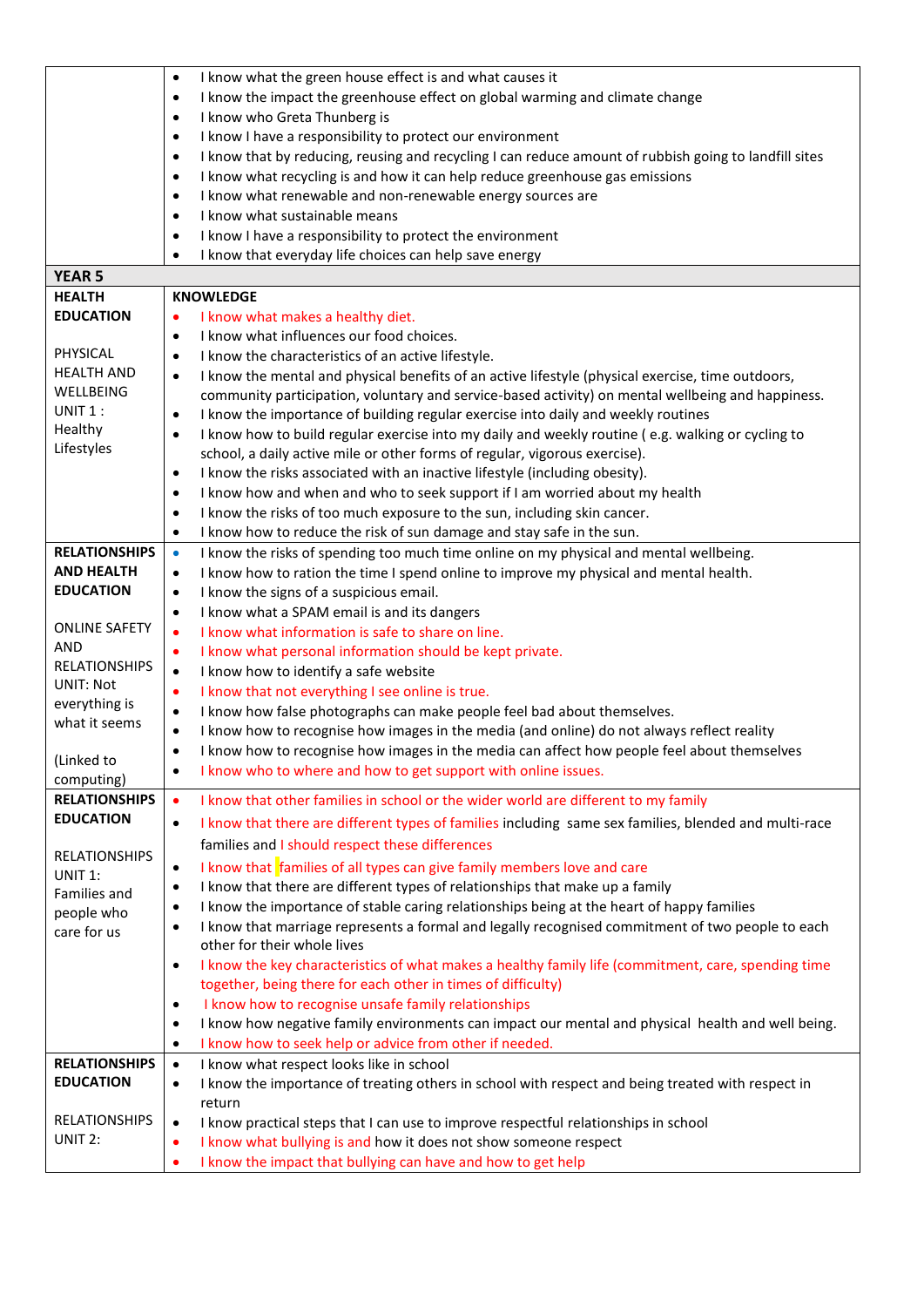| Respectful          | I know what a bystander is and their responsibilities to report any bullying they witness I know the<br>$\bullet$                                              |
|---------------------|----------------------------------------------------------------------------------------------------------------------------------------------------------------|
| relationships       | importance of treating everyone in society with respect regardless of the their job or age.                                                                    |
| and being safe      | I know I should be treated with respect by others.<br>$\bullet$                                                                                                |
|                     | I know the importance of treating everyone in society with respect regardless of the their job or age.<br>$\bullet$                                            |
|                     | I know I should respect those in positions of authority<br>٠                                                                                                   |
|                     | I know that some people will have different choices and beliefs to me<br>$\bullet$                                                                             |
|                     | I know that some people come from different backgrounds to me<br>$\bullet$                                                                                     |
|                     | I know it is important to respect others even when they are different from me (choices and beliefs)<br>$\bullet$                                               |
|                     | I know the difference between a safe adult and an unsafe adult<br>$\bullet$                                                                                    |
|                     | I know how to respond safely to adults I do not know<br>$\bullet$                                                                                              |
|                     | I know how to recognise and report feelings of being unsafe or feeling bad about any adult.<br>$\bullet$                                                       |
| <b>HEALTH</b>       | I know how to report concerns or abuse and where to seek help<br>٠                                                                                             |
| <b>EDUCATION</b>    | I know that there is a range of emotions<br>$\bullet$                                                                                                          |
|                     | I know different words for the similar emotions<br>$\bullet$                                                                                                   |
| <b>MENTAL</b>       | I know how to talk about my emotions<br>$\bullet$                                                                                                              |
| WELLBEING           | I know examples of when people feel different emotions<br>$\bullet$                                                                                            |
|                     | I know what mental well being is and that it is a normal part of daily life<br>$\bullet$<br>I know how to identify some mental health problems<br>$\bullet$    |
|                     | I know that it is common for people to experience mental ill health<br>$\bullet$                                                                               |
|                     |                                                                                                                                                                |
|                     | I know that with the right help and support people's problems can be resolved<br>٠<br>I know some celebrities who have suffered mental ill health<br>$\bullet$ |
|                     | I know that children can suffer with mental ill health too                                                                                                     |
|                     | $\bullet$<br>I know what isolation and loneliness is<br>٠                                                                                                      |
|                     | I know how isolation and loneliness can effect us<br>٠                                                                                                         |
|                     | I know what bullying is<br>$\bullet$                                                                                                                           |
|                     | I know the negative impacts of bullying on our wellbeing<br>$\bullet$                                                                                          |
|                     | I know how and where to seek support and help if I or someone I know is being bullied<br>$\bullet$                                                             |
|                     | I know strategies to improve my mental wellbeing<br>٠                                                                                                          |
|                     | I know how to identify triggers that suggest my mental wellbeing might be suffering<br>$\bullet$                                                               |
|                     | I know who I can go to for support if I am worried about my ability or someone else's ability to control<br>$\bullet$                                          |
|                     | their mental wellbeing                                                                                                                                         |
| <b>HEALTH</b>       | I know the definitions of the terms 'risk', 'danger', and 'hazard'.<br>$\bullet$                                                                               |
| <b>EDUCATION</b>    | I know how to recognise, predict and assess risks in different situations and decide how to manage<br>$\bullet$                                                |
|                     | them responsibly                                                                                                                                               |
| <b>KEEPING SAFE</b> | I can identify different hazards and risks in my home including fire hazardsI know how to identify<br>$\bullet$                                                |
|                     | hazards and risks on roads and railways lines                                                                                                                  |
|                     | I know how to keep myself safe on roads and railway linesI know the risks and hazards that water can<br>٠                                                      |
|                     | cause (seas, lakes, rivers)                                                                                                                                    |
|                     | I know how to keep safe around water<br>$\bullet$                                                                                                              |
|                     | I know the role of the coastguard and RNLI<br>٠                                                                                                                |
|                     | I know the role of a first aider<br>$\bullet$                                                                                                                  |
|                     | I know some basic first aid procedures for common injuries<br>٠                                                                                                |
|                     | I know what the recovery position is and how to apply into a casualty<br>٠                                                                                     |
| YEAR <sub>6</sub>   |                                                                                                                                                                |
| <b>HEALTH</b>       | I know what legal and illegal harmful substances are and the risks the pose to our health.<br>$\bullet$                                                        |
| <b>EDUCATION</b>    | I know the risks that smoking, alcohol use and drug-taking can have on our bodies.<br>$\bullet$                                                                |
| PHYSICAL            | I know that there are laws surrounding the use of legal drugs and that some drugs are illegal to own,<br>$\bullet$                                             |
| <b>HEALTH AND</b>   | use and give to others                                                                                                                                         |
| WELLBEING           | I know strategies for recognising and managing peer influence and a desire for peer approval in<br>$\bullet$<br>friendships                                    |
| UNIT 1:             | I know how to recognise pressure from others to do something unsafe or that makes them feel<br>$\bullet$                                                       |
| Healthy             | uncomfortable and strategies for managing this                                                                                                                 |
| Lifestyles          | I know what allergies, immunisation and vaccinations are<br>$\bullet$                                                                                          |
|                     | I know why we need immunisations and vaccinations for our health<br>٠                                                                                          |
|                     | I know who Edward Jenner is and why he was important in the world of immunisations.<br>٠                                                                       |
|                     |                                                                                                                                                                |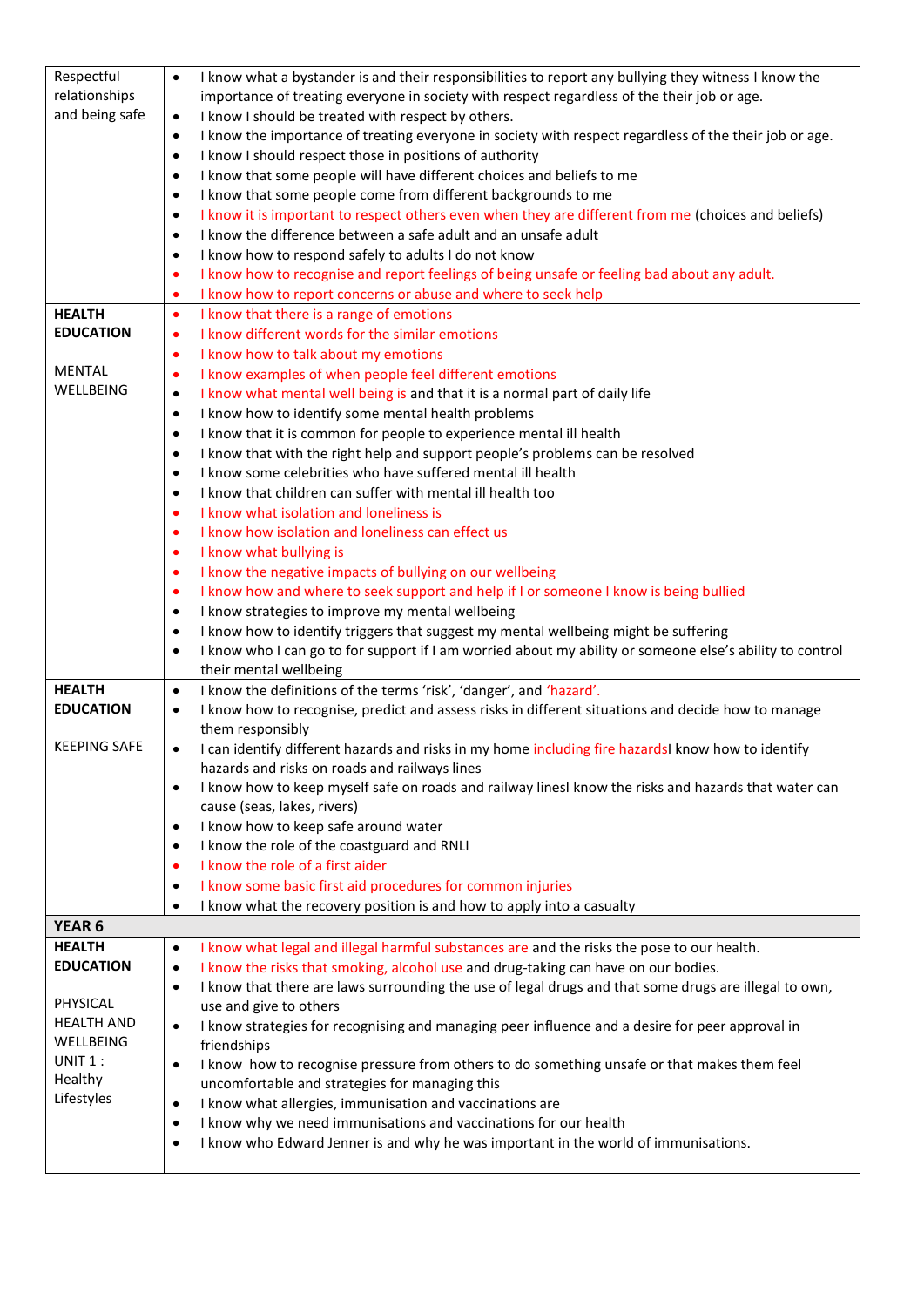| <b>RELATIONSHIPS</b>        | I know why someone might have an online friendship.<br>$\bullet$                                                                                           |
|-----------------------------|------------------------------------------------------------------------------------------------------------------------------------------------------------|
| <b>AND HEALTH</b>           | I know what personal information is and why it should be kept private.<br>$\bullet$                                                                        |
| <b>EDUCATION</b>            | I know some of the dangers of revealing personal information to an online friend.<br>$\bullet$                                                             |
|                             | I know how to keep myself safe when communicating with an online friend.<br>٠                                                                              |
| <b>ONLINE SAFETY</b>        | I know what bullying and cyberbullying are.<br>$\bullet$                                                                                                   |
| AND                         | I know how the impact cyber bullying can have on our mental health and physical well being<br>٠                                                            |
| <b>RELATIONSHIPS</b>        | I know ways in which people could address cyberbullying.<br>$\bullet$                                                                                      |
| <b>UNIT: Online</b>         | I know what a stereotype is<br>$\bullet$                                                                                                                   |
| Relationships               | I know how a stereotype can be unfair, negative or destructive.<br>$\bullet$                                                                               |
|                             | I know how to identify a gender stereotype in an online media message.<br>$\bullet$                                                                        |
| (Linked to                  | I know what an age restriction<br>$\bullet$                                                                                                                |
| computing)                  | I know age restrictions for some computer games and social media sites.<br>٠                                                                               |
|                             | I know why age restrictions are used to keep children safe.<br>$\bullet$                                                                                   |
|                             | I know why it is important to cite a source.<br>$\bullet$                                                                                                  |
| <b>RELATIONSHIPS</b>        | I know that there are different types of friendships (online, older, younger, peer to peer)<br>$\bullet$                                                   |
| <b>EDUCATION</b>            | I know how different friendships can make me feel differently<br>$\bullet$                                                                                 |
|                             | I know the importance of how to choose appropriate friends<br>$\bullet$                                                                                    |
| <b>RELATIONSHIPS</b>        | I can recognise the qualities that make a good friend (including mutual respect, truthfulness,<br>$\bullet$                                                |
| <b>UNIT 1: Caring</b>       | trustworthiness, loyalty, kindness, generosity, trust, sharing interests and experiences and support                                                       |
| Friendships                 | with problems and difficulties)                                                                                                                            |
|                             | I know that that friendships have ups and downs and that friends can fall out<br>$\bullet$                                                                 |
|                             | I know some strategies to solve friendship problems effectively and safely<br>٠                                                                            |
|                             | I know how to recognise who to trust and not to trust<br>$\bullet$                                                                                         |
|                             | I can recognise signs that show when a friendship can make people unhappy or uncomfortable<br>$\bullet$                                                    |
|                             | I know when to seek help or advice when faced with a difficult friendship                                                                                  |
| <b>RELATIONSHIPS</b>        | I know what discrimination<br>$\bullet$                                                                                                                    |
| <b>EDUCATION</b>            | I know how to recognise examples of discrimination is<br>$\bullet$                                                                                         |
|                             | I know people who have stood against discrimination<br>$\bullet$                                                                                           |
| <b>RELATIONSHIPS</b>        | I know how to challenge discrimination<br>$\bullet$                                                                                                        |
| UNIT 2:                     | I know what self-respect is<br>$\bullet$                                                                                                                   |
| Respectful<br>relationships | I know why positive self-respect leads to my own happiness<br>$\bullet$                                                                                    |
| and being safe              | I know what permission is and why it is important to give permission in relationships.<br>$\bullet$                                                        |
|                             | I know that my body belongs to me<br>$\bullet$                                                                                                             |
|                             | I know which body parts should be private<br>٠                                                                                                             |
|                             | I know what sort of touch I am happy with and what sort I am not happy with.<br>٠                                                                          |
|                             | I know what safe touch is.<br>$\bullet$                                                                                                                    |
|                             | I know the difference between appropriate and inappropriate touch<br>٠                                                                                     |
|                             | I know that I have the right to say "no" to unwanted touch<br>$\bullet$<br>I know how to recognise feelings of being unsafe or feeling bad about any adult |
|                             | $\bullet$<br>I know where and how to ask for advise or help for myself and others<br>$\bullet$                                                             |
|                             | I know how to report concerns<br>٠                                                                                                                         |
|                             | I know what a trusted adult is<br>٠                                                                                                                        |
| <b>HEALTH</b>               | I know that puberty is when our bodies change from a child to an adult for reproduction<br>$\bullet$                                                       |
| <b>EDUCATION</b>            | I know that puberty mostly happens between the ages of 8 and 18 years old although this can be<br>$\bullet$                                                |
|                             | different for different people                                                                                                                             |
| <b>GROWING AND</b>          | I know what a hormone is (testosterone, oestrogen and progesterone) and how it causes puberty<br>$\bullet$                                                 |
| <b>CHANGING</b>             | I know the physical changes that happen to female and male bodies in puberty (including pubic hair<br>$\bullet$                                            |
|                             | growth, spots or acne, genitalia growth, growth spurts, menstruation, wet dreams)                                                                          |
|                             | I know the importance of good hygiene and washing during puberty<br>$\bullet$                                                                              |
|                             | I know what the menstrual cycle is the process where the body thickens the lining of the uterus and<br>$\bullet$                                           |
|                             | releases an egg needed for pregnancy                                                                                                                       |
|                             | I know that menstruation is when your body releases the lining of the uterus through the vagina.<br>٠                                                      |
|                             | I know that the length of a menstrual cycle can vary from person to person<br>٠                                                                            |
|                             | I know what happens before and during menstruation/period (light spotting, bleeding, stomach<br>٠                                                          |
|                             | cramps or bloating, mood swings, increased appetite, spots, vaginal discharge)                                                                             |
|                             | I know what menstrual products are and why they are used.<br>٠                                                                                             |
|                             | I know that different menstrual products vary as people's menstruation varies too.                                                                         |